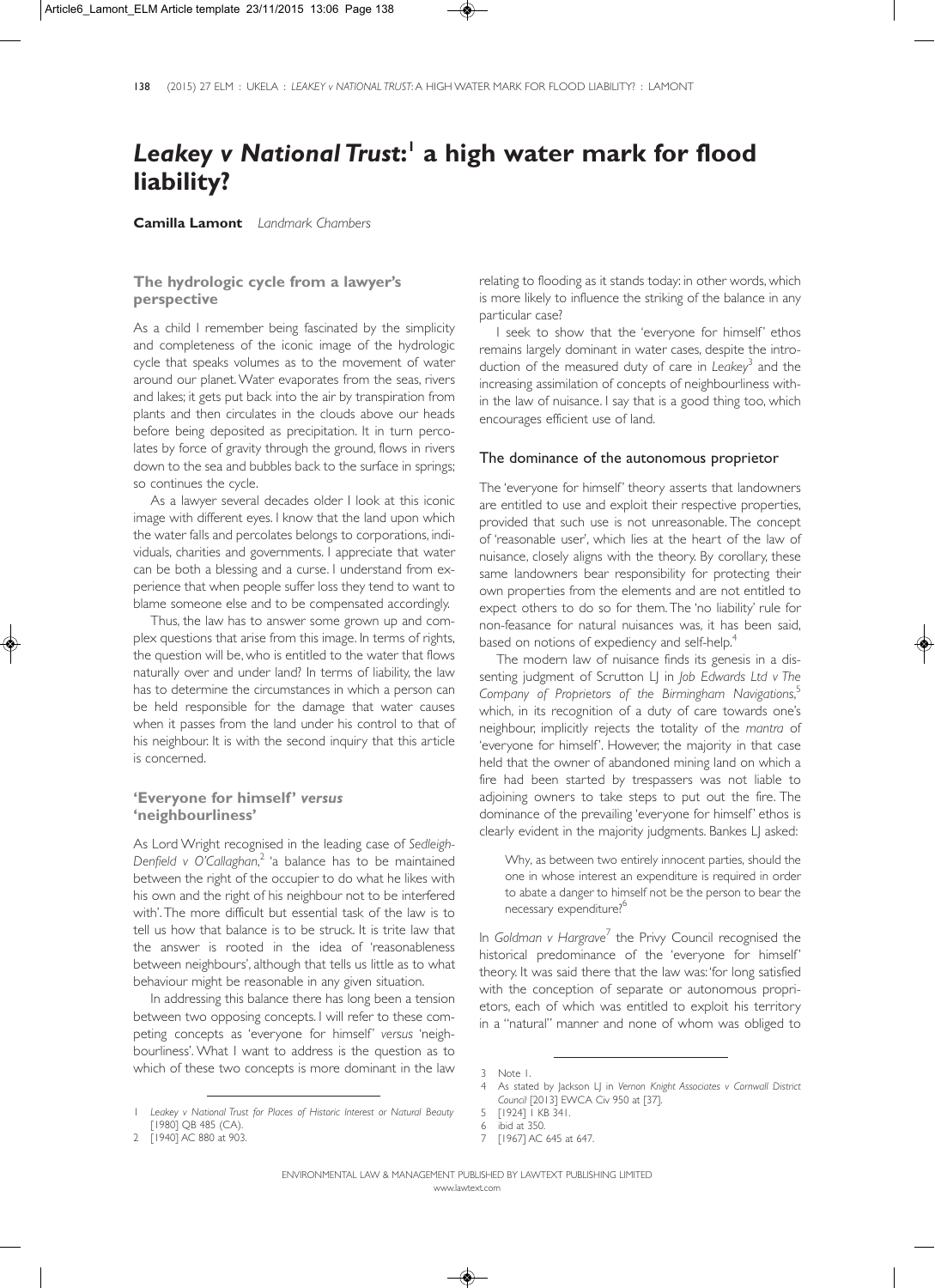restrain or direct the operations of nature in the interests of avoiding harm to his neighbours'.

Historically, the law's response as to where the balance was to be drawn in relation to water was to be found in a body of specific rules that had been developed over time, largely over the course of the 19th century. The rules were pragmatic, clearly delineated and rooted in the idea that a proprietor could consider his own self-interest, provided he did not actively interfere with the natural order of things. For example, an owner or occupier of land had no right to interfere with or redirect the flow of a natural watercourse.8 If he erected artificial watercourses or other artificial erections that redirected water onto his neighbour's land, he would likewise be liable for ensuing damage.<sup>9</sup> In addition, he had no right to remove floodwater which was on his own land and direct it onto his neighbour's land.<sup>10</sup>

On the other hand, a landowner generally owed no duty to his neighbour to take positive steps to protect his neighbour's land from natural hazards, including flood water. This is well illustrated in *Thomas and Evans Ltd v Mid-Rhondda Co-operative Society Limited*, <sup>11</sup> where a riparian owner had erected a wall alongside the river bank to prevent flooding onto his own land. He subsequently took down part of the wall in the course of wider building operations. Halfway through those operations, when there remained gaps in the newly constructed wall, the river flooded and his neighbour's land was damaged. The neighbour's claim failed on the basis that he had no right to protection from the river in the first place and therefore could not complain when the wall was taken down. Sir Wilfred Greene MR opined that, if such a duty existed, a person putting up a flood defence on his own land would act at his peril because, by erecting it, he would be conferring upon his neighbour rights to insist he should never remove the defence.

The long-standing 'common enemy' rule or defence is itself a paradigm application of the 'everyone for himself' theory. Water was seen as a 'common enemy' in respect of which each owner was entitled to protect his own land by erecting sea and other flood defences, otherwise than in an established watercourse, even where that would increase the volume of water flooding onto his neighbour's. As Lord Tenterden CJ put it in *R v Commissioners of Sewers for the Levels of Pagham*: 12

... each landowner for himself, or the commissioners acting for several landowners, may erect such defences for the land under their care as the necessity of the case requires leaving it to others, in a like manner, to protect themselves against the common enemy.<sup>1</sup>

## **The meteoric rise of the 'neighbour principle'**

So stood the law until the middle of the 20th century but times have changed and the law has moved on. The last century saw great changes in our legal system, such as the development of the 'neighbour principle' in the law of negligence. In turn, this impacted on the law of nuisance, which to a large extent has been assimilated within this general trend. No longer, it is said, can landowners and occupiers act largely out of self-interest. In some circumstances, at least, they are expected to act to protect their neighbour's land from the forces of nature.

The key decision that paved the way for this change was that of the House of Lords in *Sedleigh-Denfield v O'Callaghan*, <sup>14</sup> which approved the earlier dissent of Scrutton LJ in *Job Edwards*. <sup>15</sup> In *Sedleigh-Denfield*, trespassers had placed a culvert in a ditch on the respondent's land. The culvert was defective in that a grate had been placed in the wrong place, with the result that the culvert became choked with leaves in heavy storms, which in turn caused flooding on the appellant's land. The respondent was held liable even though it had not installed the culvert itself. In other words, the respondent had a duty in respect of a non-natural hazard that had been placed on its land by a trespasser once it knew or ought to have known of its existence. In that case all that was required was 'the very simple step' of placing a grate in the proper place.

Having allowed the 'neighbourliness' concept to take hold in this way, it was only a matter of time before the duty to take steps to abate artificial hazards of which the occupier of land knew or ought to have known was extended to naturally occurring hazards, as subsequently happened in *Goldman v Hargrave*<sup>16</sup> and *Leakey v National Trust for Places of Historic Interest or Natural Beauty*. 17

In some respects the logic behind the extension of liability to natural hazards is hard to fault, particularly considering that it is not easy to draw clear distinctions between 'natural' and 'artificial' hazards. This was recognised in *Green v Lord Somerleyton*, <sup>18</sup> which concerned flooding over marshes emanating from a man-made lake constructed in medieval times through ditches that were found to be artificial watercourses of great antiquity. It was said that, in the context of the English landscape, any distinction between natural and artificial features was an inherently uncertain foundation upon which to rest a decision as to the existence of a liability in nuisance.

<sup>8</sup> *Greenock Corporation v Caledonian Railway* [1917] 1 AC 556.

<sup>9</sup> *Hurdman v NE Railway Co* (1878) 3 CPD 168; *R H Buckley & Sons Ltd v N Buckley & Sons* (1898) 2 QB 608.

<sup>10</sup> In *Whalley v Lancs and Yorks Ry Co* (1884) 13 QBD 131, for example, by reason of unprecedented rainfall a quantity of water was accumulated against the defendant's railway embankment. In order to protect its embankment the defendant cut trenches in it, through which the water flowed onto the plaintiff's land, resulting in damage. The defendant was liable on the basis that it had no right to transfer the mischief, even though it had not brought the water onto the land in the first place.

<sup>11 [1940] 1</sup> KB 381 (CA). Likewise, an occupier of land had no cause of action against the occupier of higher adjacent land for permitting the passage of natural, unchannelled water over or through the higher to the lower land: see *Smith v Kendrik* (1849) 7 CB 515. In *Home Brewery Co Ltd v William Davis & Co (Leicester) Ltd* [1987] 1 QB 339 at 346 D–E, it was expressly recognised that it is perhaps doubtful that this principle is still good law in its widest application in light of *Leakey* (n 1).

<sup>12 (1828) 8</sup> B & C 355.

<sup>13</sup> ibid at 361.

<sup>14</sup> Note 2.

<sup>15</sup> Note 5.

<sup>16</sup> Note 7. 17 Note 1.

<sup>18 [2002]</sup> EWCA Civ 198, (2004) 1 P & CR 33.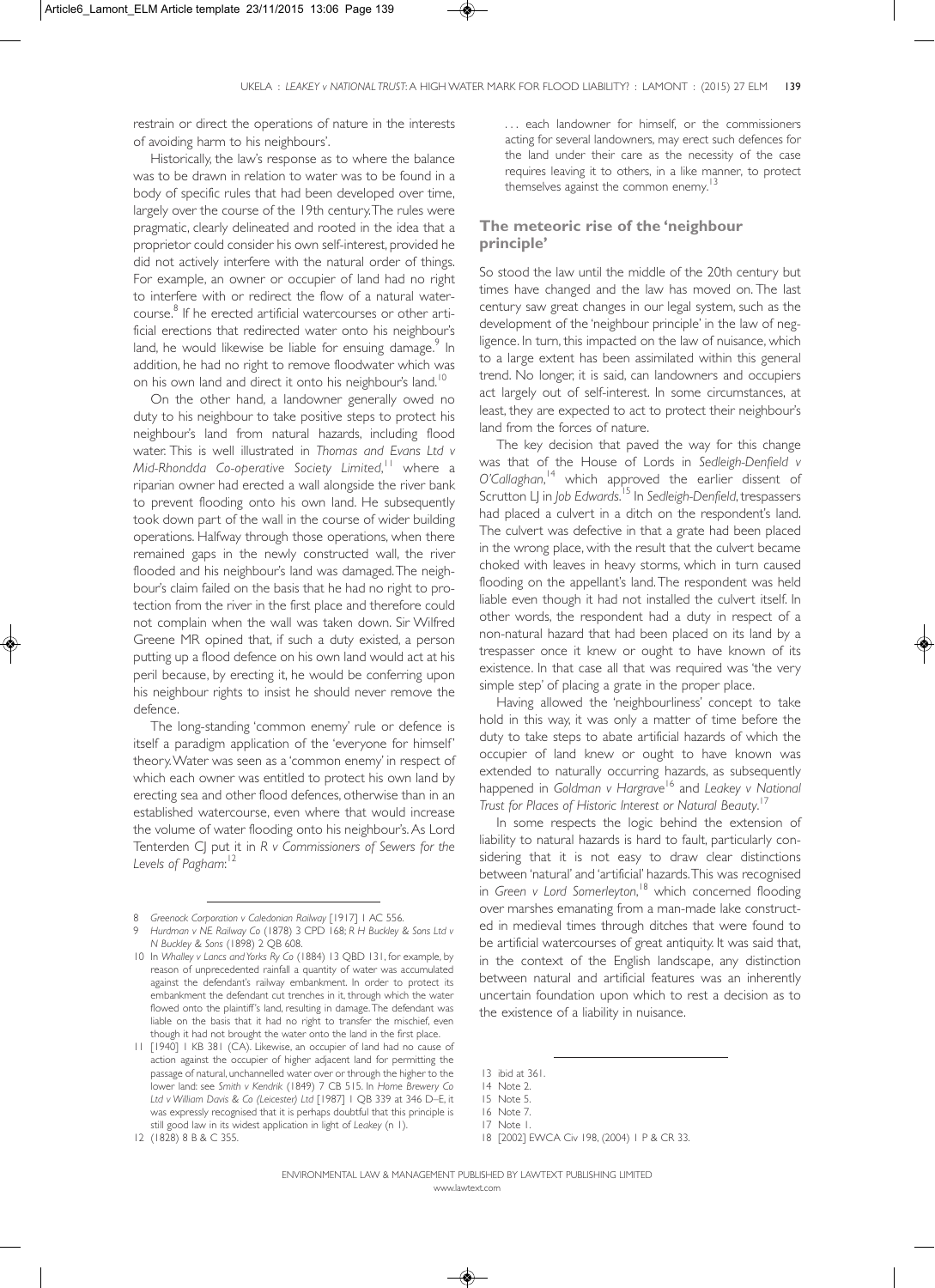However, the extension of the duty to act in relation to hazards brought about by the forces of nature, including naturally flowing water, constituted a very real expansion of the scope of potential liabilities of those who control land. The consequences in respect of water took some time to be fully appreciated. For example, even as late as 2002, it was held at first instance in *Green v Lord Somerleyton*<sup>19</sup> that the *Leakey*<sup>20</sup> duty did not apply to naturally flowing water, although that decision was reversed by the Court of Appeal on the basis that no sensible distinction could be drawn between unreasonably allowing fire to escape and unreasonably allowing floodwater to do so.

The first instance judge there had held that naturally flowing water was not a hazard at all. This idea, although rejected by the Court of Appeal, also finds a voice in the following *dicta* in *Home Brewery Co Ltd v William Davis & Co (Leicester) Ltd*: 21

Although in one sense water is water and always has the same properties it does not always have the same effect. Floodwater can properly be described as a common enemy, but water as such is not an enemy of man or beast or land. Indeed, in most circumstances, water can be described as a common friend. Certainly the human race could not survive long without it. Rainwater is generally beneficial and the same can be said of rainwater percolating naturally through the ground.

#### **The problem with** *Leakey*

The difficulty is not so much in the recognition of a duty but rather with defining the scope of the duty, particularly if naturally flowing water is treated as a hazard. Left unameliorated, the recognition of the duty of care could work serious injustice the other way, as Megaw LJ in *Leakey*<sup>22</sup> recognised in giving the example of the small and relatively poor landowner whose stream had a propensity to flood onto the land of his much wealthier neighbours. The duty upon the controller of land is therefore a 'measured one', which requires that he take such steps as are reasonable in all the circumstances to reduce or abate the risk of certain hazards judged by reference to his own circumstances.

The law post  $Leakey<sup>23</sup>$  is now easy to state but rather less so to apply. The duty is 'to take such steps as are reasonable in all the circumstances to prevent or minimise the risk of injury or damage to the neighbour or his property of which the occupier knew or ought to have known'.<sup>24</sup> Of course, that begs the question as to what it is reasonable to expect the controller of land to do or not to do in any given situation.

The assimilation of the law relating to artificial and natural hazards and the inclusion of water as a hazard has essentially done away with a distinct and hard-edged set of rules for determining liability for flood damage in favour of a more far-reaching inquiry, which requires the judge to carry out a 'somewhat daunting and multi-factorial assessment'.<sup>25</sup> It is questionable whether this is a positive development. The breadth of the *Leakey*<sup>26</sup> principle means that, whilst it has the flexibility to produce just outcomes in particular cases, the law is in danger of becoming unpredictable.

In the context of land, it is important that owners and occupiers can anticipate and make provision for the obligations imposed on them by virtue of such ownership and occupation. Likewise, occupiers of land should be entitled to understand what standards of behaviour they can objectively expect from their neighbours.

The idea that the scope of the duty should depend on the particular resources or circumstances of individual litigants does not fit easily with the idea that the law ought to lay down objective standards of behaviour. An owner of land should bear the legal burdens that come with that ownership, regardless of his means. After all, the basis upon which liability is imposed is the 'possession and control of the land from which the nuisance proceeds'.<sup>27</sup> If an owner of land cannot afford the 'cost' of land ownership or occupation, it is open to him to divest himself of it. If the owner of land is not skilled or well enough to carry out a task that an occupier of his land might objectively be expected to perform, it could with some force be said that the landowner ought to employ someone else to do it for him, rather than expect his neighbour to take up the slack.

That is not, however, what *Leakey*<sup>28</sup> says, given the express reference to the relevance of the respective means of the parties in determining the scope of the liability. Arguably however, the emphasis on a broad brush approach might be said to require simply an objective assessment as to the likely means of the owner or occupier of any particular parcel of land. In a later case the idea that one landowner could plead lack of means to increase the burden on the other was itself described as not only 'unjust, unfair and unreasonable' but also as 'unneighbourly'.<sup>29</sup>

The Court of Appeal has also recently expressed misgivings as to the appropriateness of taking the availability of insurance into account in determining the scope of the duty.<sup>30</sup> This point remains to be decided. Arguably, adopting a very broad brush approach, it might be relevant to consider whether a particular class of litigant (such as the householders in *Lambert v Barratt Homes Limited*31) could

<sup>19</sup> ibid.

<sup>20</sup> Note 1.

<sup>21</sup> Note 11. 22 Note 1.

<sup>23</sup> ibid.

<sup>24</sup> The circumstances to be taken into account include his knowledge of the hazard, the extent of the risk, the practicability of preventing or minimising the foreseeable injury or damage, the time available for doing so, the probable cost of the work involved and the relative financial and other resources, taken on a broad brush basis.

<sup>25</sup> *Vernon Knight Associates v Cornwall District Council* (n 4) at [37] (Jackson  $L$ ).

<sup>26</sup> Note 1.

<sup>27</sup> *Sedleigh-Denfield v O'Callaghan* (n 2) at 903 (Wright LJ).

<sup>28</sup> Note 1.

<sup>29</sup> See *Abbahall Ltd v Smee* [2003] 1 WLR 1472 (Munby J), where the owners of a flying freehold and adjacent premises beneath it were held liable to contribute to the repair of the roof in proportion to the relative benefits they each derived from it (in that case 50:50).

<sup>30</sup> *Vernon Knight Associates v Cornwall District Council* (n 4) at [70] (Sir Stanley Burnton LJ) and at [47] (Jackson LJ).

<sup>31 [2010]</sup> EWCA Civ 681.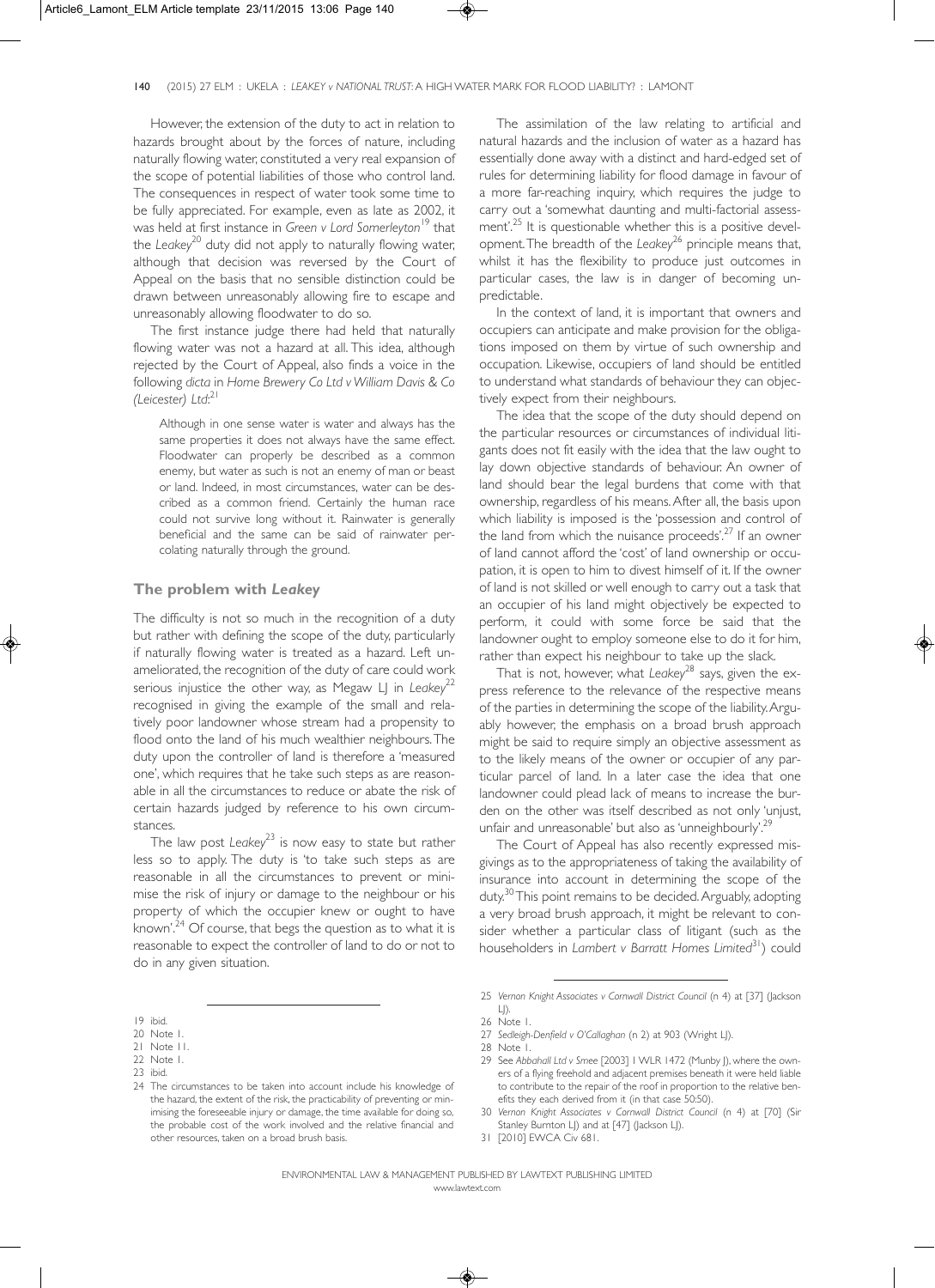be expected to take out insurance to cover the risk of flooding. However, in the current climate it is unsafe to assume that all such householders will be able to obtain such cover or maintain it in future. The insurance status of a litigant is generally not a relevant factor in deciding questions of liability; it is said to be *res inter alios acta*. To allow the existence of insurance cover to influence findings as to liability would be to put the cart before the horse and to penalise those who take out insurance in favour of those who do not. It could also impact on the insurance market artificially.

## Imposition of a *Leakey* duty: the exception to the norm?

The findings of liability in *Leakey*<sup>32</sup> and *Goldman*<sup>33</sup> arguably constitute the exceptions rather than the norm. In *Goldman*, the hazard was a burning tree that had been struck by lightning. The defendant was aware of the fire and had actually taken steps to contain it once the burning tree had been felled. However, he negligently adopted the wrong method of containment. He should have put the fire out by the simple expediency of dousing it with water but instead he tried to let it burn itself out. The winds picked up and the fire from the burning remains of the tree spread to his neighbour's buildings, causing extensive damage.

In *Leakey*, <sup>34</sup> the hazard was a naturally occurring mound in Somerset that had developed cracks and from which soil and rubble was liable to fall onto the plaintiffs' properties. The plaintiffs had pointed out the hazard to the National Trust and had asked it to do something about the mound, which it refused to do. As a result of further natural erosion, part of the mound collapsed, thereby causing extensive damage to the plaintiffs' cottages. The steps required to abate the same were not extensive and were well within the means of the National Trust.

In some cases the existence of a duty is likely to be so obvious that it will go without saying, as in *Goldman*<sup>35</sup> and – albeit to a lesser extent – in *Leakey*<sup>36</sup> as well. One can readily see why the courts in each case strove to find a cause of action that would fit the bill. If the owner has knowledge of the hazard which, if left unabated, is likely to cause substantial damage to his neighbour, he has a duty to carry out simple and straightforward acts that would prevent such damage: for example, the simple act of replacing a defective grate in *Sedleigh-Denfield*<sup>37</sup> or the stamping out of a fledging fire as in *Goldman*. <sup>38</sup> It would be strange if the law did not recognise the existence of such a duty. It is the ease of carrying out the act demanded by the law contrasted with the dire consequences of inaction that is key. This is especially so if the neighbour is not himself in a position to act to abate the threat.

- 36 Note 1.
- 37 Note 2.
- 38 Note 7.

## **The turning of the tides**

In other cases the *Leakey*<sup>39</sup> formulation will not always produce a clear answer. It is not surprising, therefore, that the courts have sought to find answers by referring back to earlier case law. This has resulted in the courts straining the old doctrines in order to reinterpret them consistently with the *Leakey* 'measured duty of care'.

For example, the outcome in *Thomas*<sup>40</sup> was reinterpreted in *Leakey* as being consistent with an application of the measured duty of care. The risk of a flooding event was such that the riparian owner could not reasonably foresee that a flooding event would occur during his reconstruction works and had not breached any duty in carrying out those works in the manner in which he did. This amounted to a neat trick, but one that nonetheless ignores the underlying acceptance of the 'everyone for himself' theory in the reasoning given for the earlier decision.

In turning back to the earlier cases, the old tensions between the competing concepts of 'everyone for himself' and 'neighbourliness' resurface. This can be seen no more clearly than in *Arscott v Coal Board*, <sup>41</sup> in which the Court of Appeal sought to 'reinterpret' the common enemy defence as an example of the resolution of the balance between 'self-interest' and 'duty to neighbour' on the basis that the limitations on the common enemy defence were themselves 'partial guarantors of reasonable user'.<sup>42</sup>

In *Arscott*<sup>43</sup> the coal authority had raised the level of a floodplain in Aberfan by applying colliery spoil heaps to it, primarily in order to create community playing fields. This in turn meant that water that would otherwise have flooded the plains instead flooded a nearby housing estate, causing a great deal of loss and damage to a number of households. The common enemy defence was held to apply with the result that the authority avoided liability for the resulting flooding, even insofar as that was foreseeable.

Therefore, it can be seen that the Court of Appeal in Arscott<sup>44</sup> essentially reverted to the 'old rules' to find the answer but in so doing 'rebranded' them as achieving the 'right balance', consistent with *Leakey*. <sup>45</sup> The case provides welcome certainty in relation to a landowner's ability to erect flood defences, but does leave the law in respect of liability for flooding somewhat lacking in coherence.

Despite the spin put on the case by the Court of Appeal, the tension between the two competing views is clearly evident when one compares the outcomes in *Leakey* and *Arscott*. The law may, depending on the circumstances, require a landowner to erect or maintain flood

<sup>32</sup> Note 1.

<sup>33</sup> Note 7. 34 Note 1.

<sup>35</sup> Note 7.

<sup>39</sup> Note 1.

<sup>40</sup> *Thomas and Evans Ltd v Mid-Rhondda Co-operative Society Limited* (n 11).

<sup>41 [2004]</sup> EWCA Civ 892, [2005] Env LR 6.

<sup>42</sup> The limitations on that rule are threefold: (1) the rule does not justify interference with the alveus or established watercourse; (2) does not entitle a landowner to pass on the flood once it has come onto his land; and (3) the works must be reasonable and limited to what is required to prevent the flood.

<sup>43</sup> ibid.

<sup>44</sup> ibid.

<sup>45</sup> Note 1. The court in *Arscott* recognised that the common enemy rule represented a 'pragmatic drawing of the line' and that the departures from the general rule would to some eyes look 'fragile'.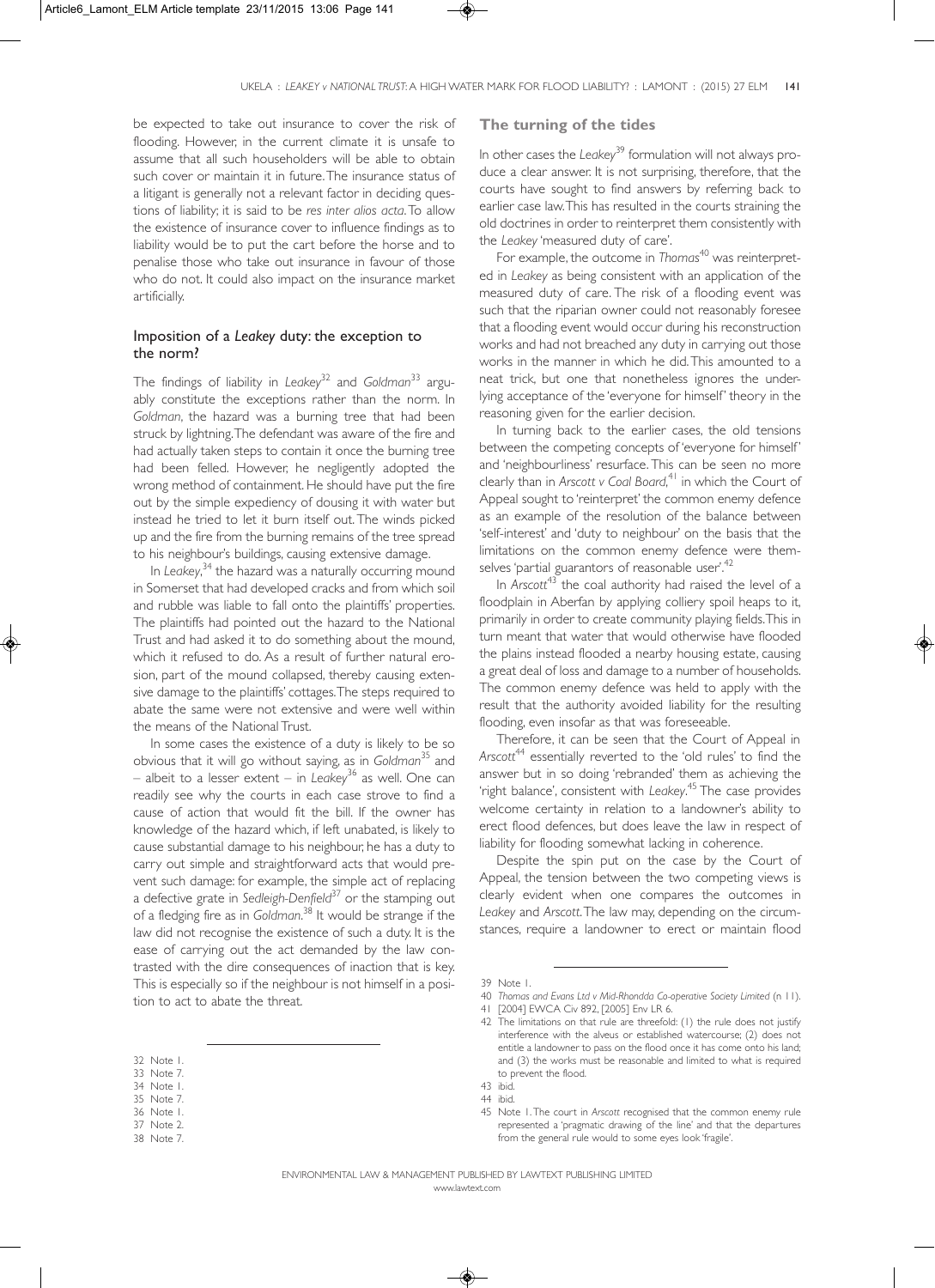defences on his land in order to protect his neighbour but, on the other hand, provides that the landowner is free to build defences on his land that result in his neighbour's land being flooded.

Likewise, *Home Brewery Co Ltd v William Davis & Co (Leicester) Ltd*<sup>46</sup> is another example of a post *Leakey* case in which the court took account of the earlier authorities in order to reach a decision on the facts. In that case, naturally occurring water drained unchannelled over and by percolation through the plaintiff's land into a disused osier bed and clay pit on lower adjoining land. The defendants bought the adjoining land for housing development and filled in the clay pit, thereby erecting a partial barrier against the drainage of water from the plaintiff's land and causing it to flood.<sup>47</sup> It was held that the defendant had no obligation to accept the naturally occurring water draining into the osier bed and clay pit from higher land and was entitled to take steps consistent with its reasonable user of the land to prevent it entering, even though that caused loss to the occupier of the higher land.

The decision can therefore be seen as a paradigm application of the 'everyone for himself' theory and is one that closely correlates with the common enemy rule. The filling in of the land with a view to its development was a 'reasonable' user by the defendants and they had no liability so far as that development erected a barrier against the water flowing downstream. The deputy High Court judge there read the *Leakey* and *Goldman* 'measured duty of care' as not applying to cases where 'all the landowner is doing is exercising his right to reject water coming on his land and is doing so in a reasonable manner'. In other words, the old rules provided the answer, not the *Leakey* measured duty of care.

Perhaps the true analysis is that no single theory or doctrine can answer all the questions we require answers to. The law of nuisance is 'protean'. It was said in Arscott<sup>48</sup> to involve a 'constellation of themes', namely (a) a bias in favour of natural user, subject to its being no more than reasonably enjoyed; (b) a bias (effectively a conclusive rule) against non-natural user where that involves the escape of something noxious onto a neighbour's land; (c) a bias against the harbouring of a danger, a hazard on one's own land whether the hazard is natural or man-made; (d) and no liability without reasonable foreseeability of damage. The *Leakey*<sup>49</sup> measured duty, viewed thus, is just one star in a wider constellation.

This reformulation is more helpful than the nebulous concept of a measured duty of care. It does allow back into the equation the idea, deeply rooted in liberal property theory, that each proprietor is entitled to exploit his own land for his own purposes, provided he acts within

48 Note 44.

49 Note 1.

reasonable bounds. The indications are therefore that, like the fire in *Goldman*, <sup>50</sup> the 'everyone for himself' theory continues to smoulder and in fact underpins much of the recent case law.

### The narrow application of *Leakey* in water cases

Even where judges have applied the *Leakey*<sup>51</sup> measured duty of care directly to flooding cases, the decisions demonstrate a reluctance to impose liability for nonfeasance. For example, in *Green v Lord Somerleyton*<sup>52</sup> the Court of Appeal held that the duty did not on the facts extend to an obligation to maintain barriers against occasional flooding from the defendant's marsh to the claimant's marsh. In that case the costs of taking the necessary steps would have been disproportionate to the damage likely to be caused if the neighbouring land was flooded intermittently. Further, whilst a joint effort to clear certain watercourses would have substantially reduced the risk of flooding, clearing the defendant's stretch would have been of questionable effect unless the claimants had done the same.

Likewise, in *Lambert v Barratt Homes Limited*, <sup>53</sup> surface water flowing from land belonging to Rochdale Metropolitan Borough Council on occasions flooded the claimants' properties, causing damage. The Court of Appeal reversed a first instance finding that the local authority had breached a measured duty of care, holding that the council's duty did not extend to constructing drainage ditches and a catchpit at its own expense. Local authorities were under a degree of financial pressure and held their funds for public purposes. The claimants as householders were likely to be insured and had a remedy against the construction company that had built their houses. On the facts, therefore, no duty was owed.

In the most recent case, *Vernon Knight Associates v* Cornwall Council,<sup>54</sup> the Court of Appeal held that a duty of care was owed by a highway authority in respect of maintenance of a highway drainage installation. However, the finding of liability was not unexpected; the decision is very much on a par with both *Sedleigh-Denfield*<sup>55</sup> and *Bybrook Barn Garden Centre Ltd v Kent County Council*, <sup>56</sup> in that the flooding arose from failings in an artificial drainage installation that were known about.

In that case, the local highway authority's employee responsible for maintenance on the ground was aware that this was a flooding hotspot. Indeed, his usual practice at times of heavy rain was to break off from other work and drive straight over to the 'hotspot' so that he could remove any debris from the gratings over gullies. However, on two occasions he did not follow his normal practice and as a result flooding occurred, which damaged the claimant's adjoining holiday park. The council was held liable for the

<sup>46</sup> Note 21.

<sup>47</sup> The plaintiffs were forced to install pumps to prevent future flooding from the impeded drainage. The defendants also filled in the osier bed, forcing the water already present there back onto the plaintiff's land; that 'squeezing out' lasted for about five years. So far as that development resulted in additional water being discharged from or rather squeezed out of the defendant's land onto the plaintiff's land, it did amount to actionable nuisance on well established principles.

<sup>50</sup> Note 7.

<sup>51</sup> Note 1.

<sup>52</sup> Note 18.

<sup>53</sup> Note 31. 54 Note 4.

<sup>55</sup> Note 2.

<sup>56 [2001]</sup> BLR 55.